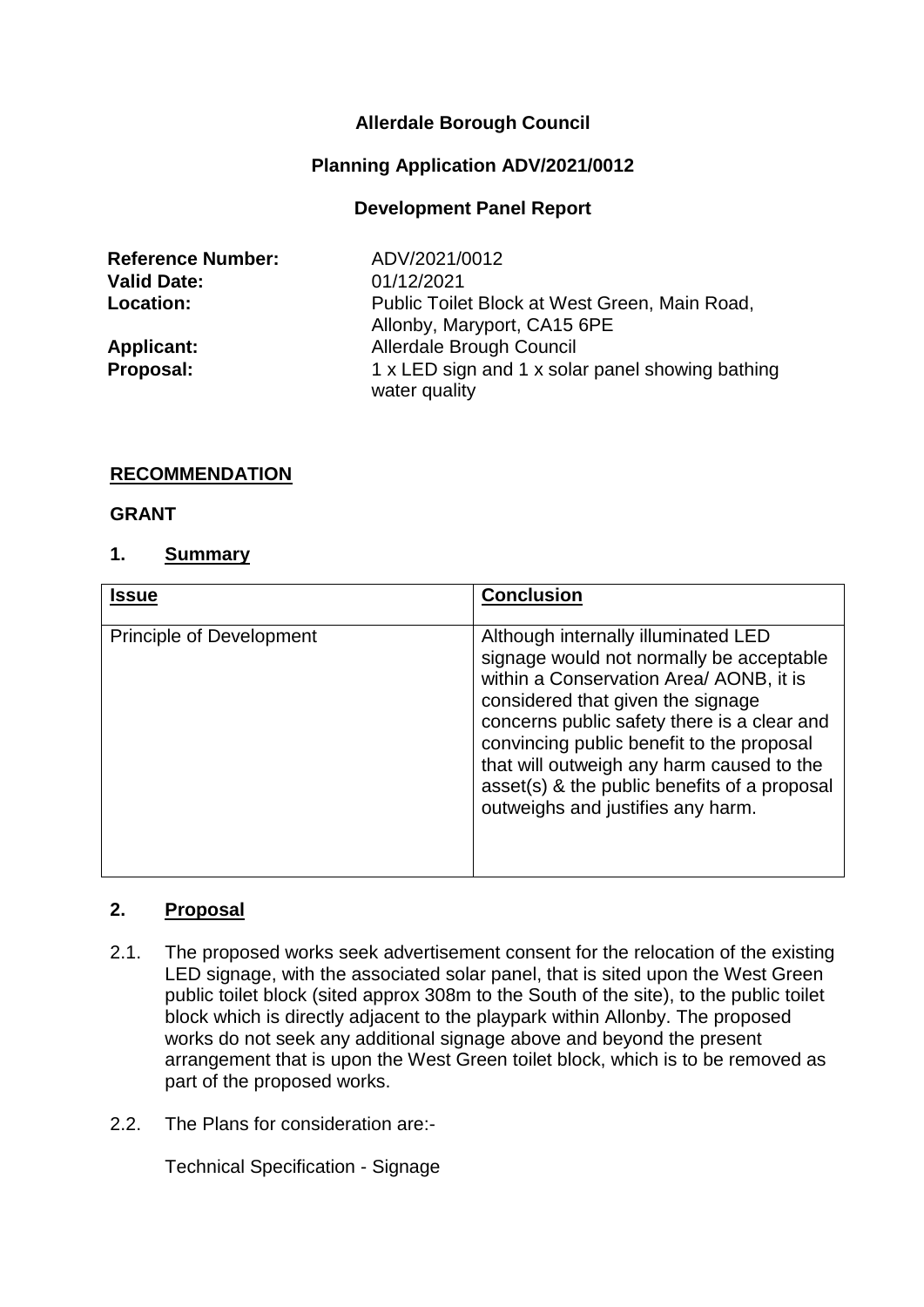[Location Plan](https://allerdalebc.lightning.force.com/0693X00000X3gsDQAR) [Solar Bracket Assembly](https://allerdalebc.lightning.force.com/0693X00000X3gs7QAB) Block Plan Proposed Drawings and Measurements Solar panel - additional information received 11/01/21

The particulars are available to view via the following link: [https://allerdalebc.force.com/pr/s/planning](https://allerdalebc.force.com/pr/s/planning-application/a3X3X00000B9E7rUAF/adv20210012?tabset-e3f5c=2)[application/a3X3X00000B9E7rUAF/adv20210012?tabset-e3f5c=2](https://allerdalebc.force.com/pr/s/planning-application/a3X3X00000B9E7rUAF/adv20210012?tabset-e3f5c=2)

# **3. Site**

- 3.1. The site compromises of a public toilet block, with the playpark sited directly to the East. The Western elevation of the public toilet block fronts on to Allonby coast.
- 3.2. The site falls within Allonby Conservation Area, within an Area of Outstanding Natural Beauty and the setting of Hadrian's Wall.
- 3.3. The signage will be removed from the public toilet block, sited 308m South of the site and relocated upon this building and will not introduce new signage to area beyond the existing signage.

# **4. Relevant Planning History**

- 4.1. 2/2017/0040 West Green, Allonby 1 x electronic matrix sign and associated solar panel – Granted with conditions
- 4.2. 2/1981/0668 Public Conveniences At East Sea Bank Approved with **Conditions**

# **5. Representations**

#### **Parish Council**

5.1. Allonby Parish Council – No response to date.

# **Cumbria Highway / LLFA**

5.2. No response to date.

#### **Other responses**

5.3. The proposed works have been advertised by way of a site notice and within the press (as a departure), there has been no resulting correspondence to date.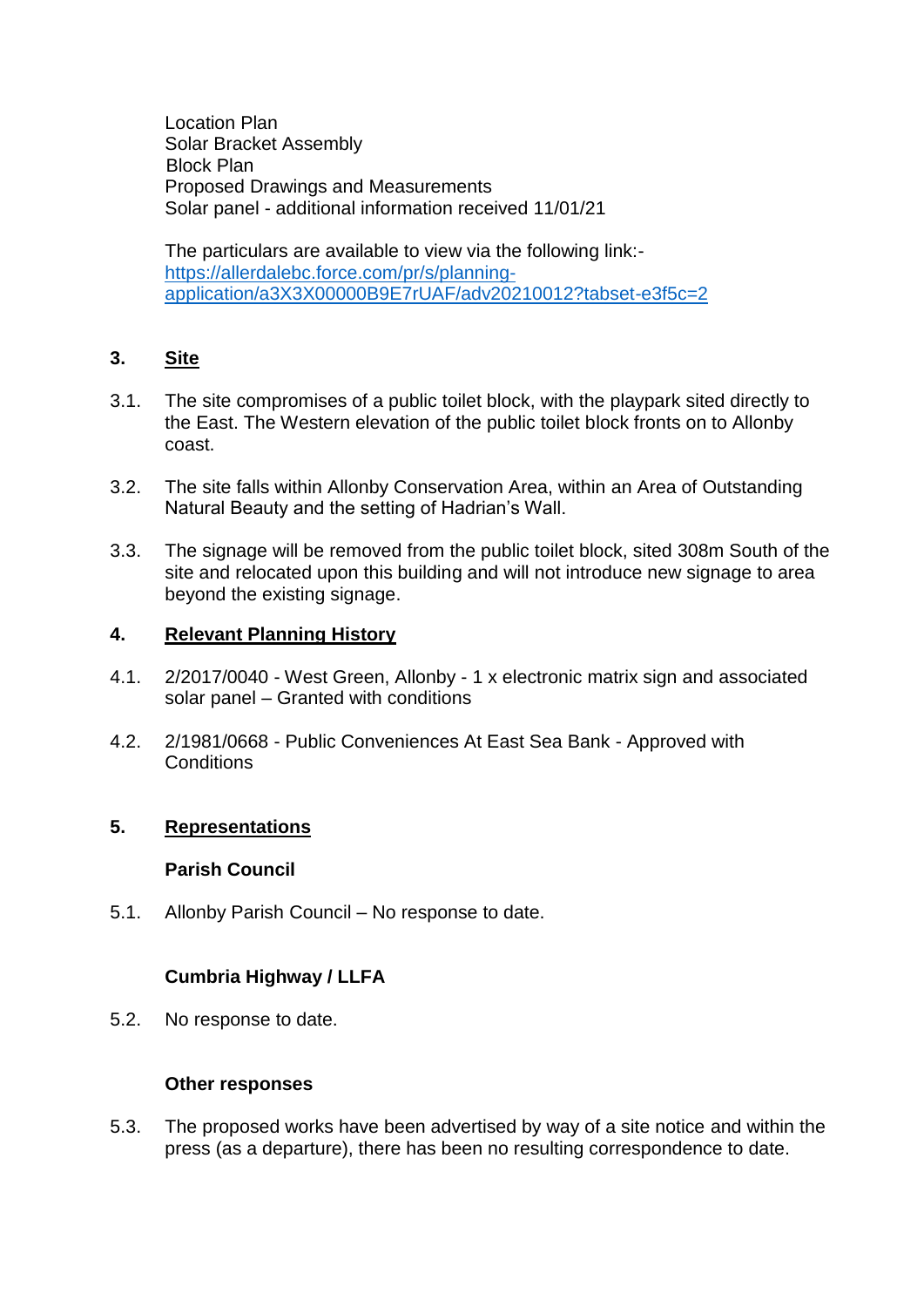# **6. Duties**

6.1. For Listed Building settings:

Section 66 of the Planning (Listed Buildings and Conservation Areas) Act 1990 requires that the Local Planning Authority shall have special regard to the desirability of preserving the listed building or its setting or any features of special architectural or historic interest which it possesses.

6.2. For Conservation areas:

Section 72(1) of the Listed Buildings Act 1990 states that, with respect to any buildings or other land in a conservation area, special attention shall be paid to the desirability of preserving or enhancing the character or appearance of that area.

# **7. Development Plan Policies**

# **7.1. Allerdale Local Plan (Part 1)**

- Policy S1 Presumption in Favour of Development
- Policy S2 Sustainable Development
- Policy S4 Design Principles
- Policy S5 Design Principles
- Policy DM11 Advertisements
- Policy DM14 Standards of Good Design
- Policy DM15 Extensions and Alterations to Existing Buildings and Properties
- Policy S32 Safeguarding amenity
- Policy S27 Heritage Assets

Policy S34 – Development in the Solway Coast Area of Outstanding Natural Beauty

# **8. Other material considerations**

# **8.1. National Planning Policy Framework (NPPF) (2021)**

# **9. Policy weighting**

9.1. Section 38(6) of the Planning and Compulsory Purchase Act 2004 requires that, if regard is to be had to the development plan for the purpose of any determination to be made under the Planning Acts, the determination must be made in accordance with the plan unless material considerations indicate otherwise. This means that the Allerdale Local Plan (Part 1) 2014 and the Allerdale Borough Local Plan (Part 2) 2020 policies have primacy.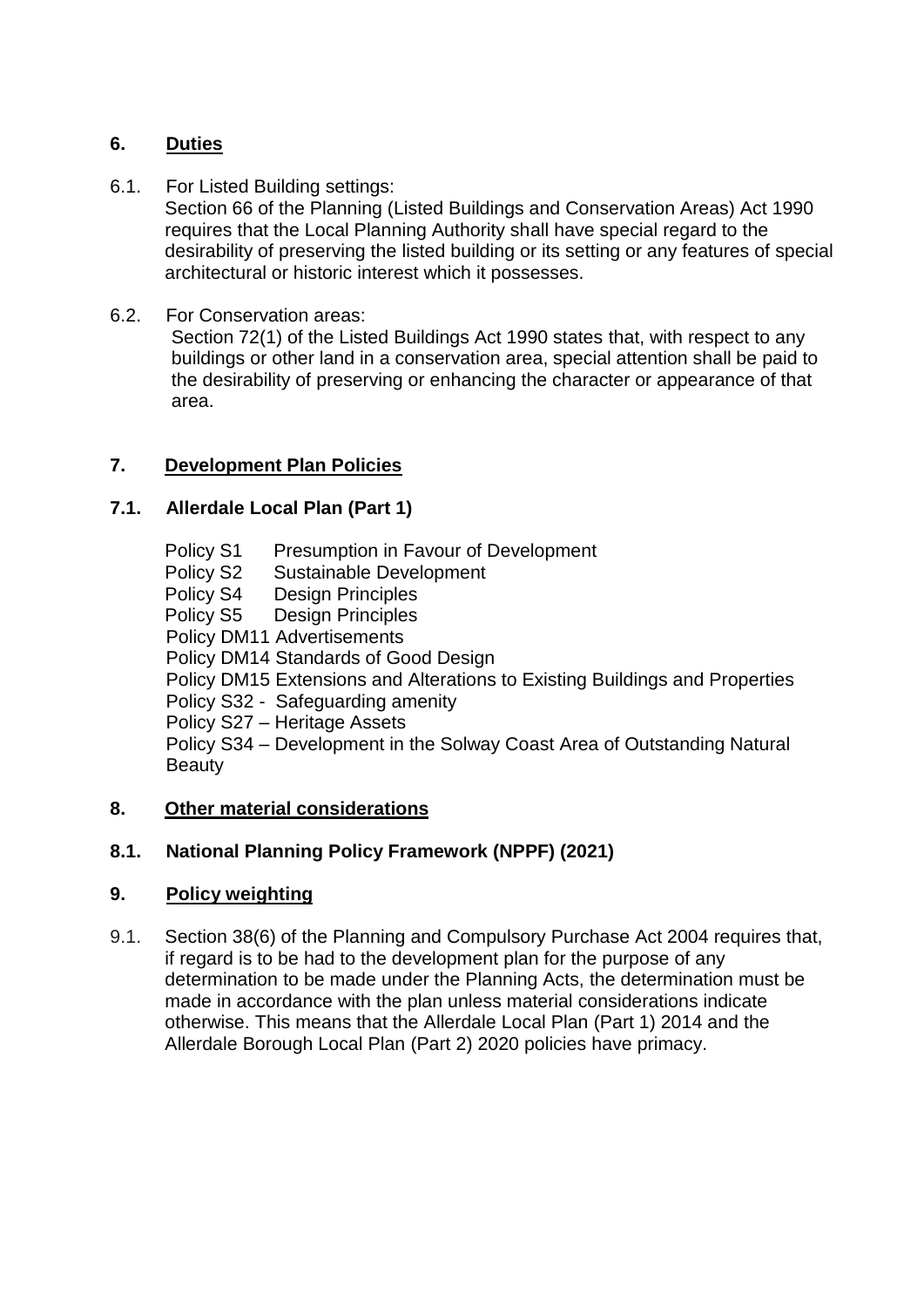### **10. Assessment:**

### **Principle of development**

- 10.1. The site falls within Allonby Conservation Area, the Setting of Hadrian's Wall and an AONB. The site compromises of a public toilet block, sited directly to the West of Allonby play park. The proposed works will seek to remove the existing signage upon the public toilet block, upon West Green, sited approx 308m South of the site and seeks to relocate the signage upon the public toilet block which is sited directly adjacent to the play park. The proposal does not seek to provide any additional signage beyond the existing signage that has already established within the locality.
- 10.2. The proposed LED signage is to be located upon the Eastern elevation of the public toilet block, which elevation fronts directly onto the play park. The purpose of the signage is to inform the public of the bathing water quality of the coastal waters at the beach. As this is variable, the signage details are not fixed but need to be flexible under its LED text to respond to differing conditions. The solar panel associated with the LED sign is to be located upon the Western roof plane, fronting onto the coast. The additional signage that is shown upon the layout plan will be relocated utilising Permitted Development rights *- Schedule 1, Class A of The Town and Country Planning (Control of Advertisements) (England) Regulations 2007* and these elements are not subject to advertisement consent.

# **Heritage Impacts**

- 10.3. Section 66 of the Planning (Listed Buildings and Conservation Areas) Act 1990 states "In considering whether to grant planning permission for development which affects a listed building or its setting, the local planning authority or, as the case may be, the Secretary of State shall have special regard to the desirability of preserving the building or its setting or any features of special architectural or historic interest which it possesses."
- 10.4. Section 72(1) of the Listed Buildings Act 1990 states that, with respect to any buildings or other land in a conservation area, special attention shall be paid to the desirability of preserving or enhancing the character or appearance of that area.
- 10.5. The council therefore has a duty to have a special regard on developments which may affect the character or setting of the listed building or the Conservation Area.
- 10.6. Policy S4, S5, S32 and DM14 of the Local Plan seeks new development to respond positively to the character and distinctiveness of the area whilst ensuring suitable standards of amenity are retained for existing residential properties. Policy DM15 seeks a high standard of design for proposals that involve the alteration and/or extension of existing buildings.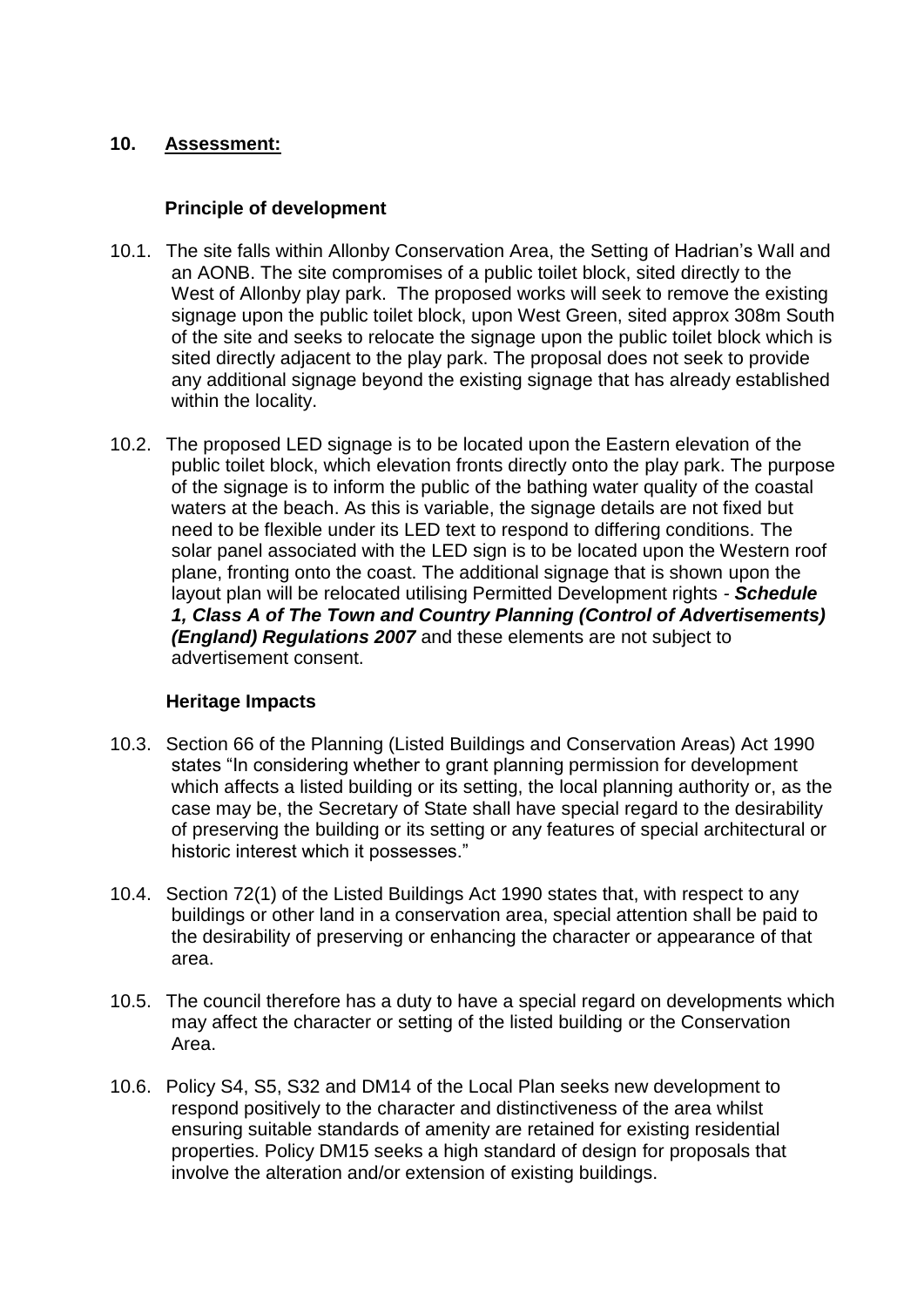- 10.7. Policy S27 of the Allerdale Local Plan seeks to safeguard, conserve and enhance heritage assets in safeguarding their significance and historic value.
- 10.8. Although internal illumination LED signage would normally be unacceptable within a Conservation Area/ AONB under the criteria of DM11, the health and safety function of the sign is essential in this instance, but would constitute a departure to the adopted local plan policy. It is considered that given the proportions of the signage and concerns public safety, there is a clear and convincing public benefit to the proposal that will outweigh any harm caused to the asset(s) & the public benefits of the advertisement outweighs and justifies any harm.
- 10.9. Furthermore given the proposed advertisements are already sited in the locality and do not introduce any additional signage over and above the existing signage, officers do not consider the proposed works would create any increased detrimental harm (given the nature of the works) to any adjacent Heritage Assets or the AONB. Furthermore there is a clear justification for the proposed works. It is noted that on its individual merits the advertisements would not set a precedent to allow illuminated signage within a Conservation Area.

### **11. Conclusions**

11.1. Officers concluded that albeit; LED signage would not normally be acceptable within a Conservation Area/ AONB, the signage has already been established within the locality and will not provide any additional signage over and above the existing signage to the South of the site. Furthermore taking into consideration the proportions of the signage and given that it concerns public safety, there is a clear and convincing public benefit to the proposal, which will outweigh any harm caused to the asset(s) & the public benefits of a proposal outweighs and justifies any harm.

# **12. RECOMMENDATION**

**GRANT**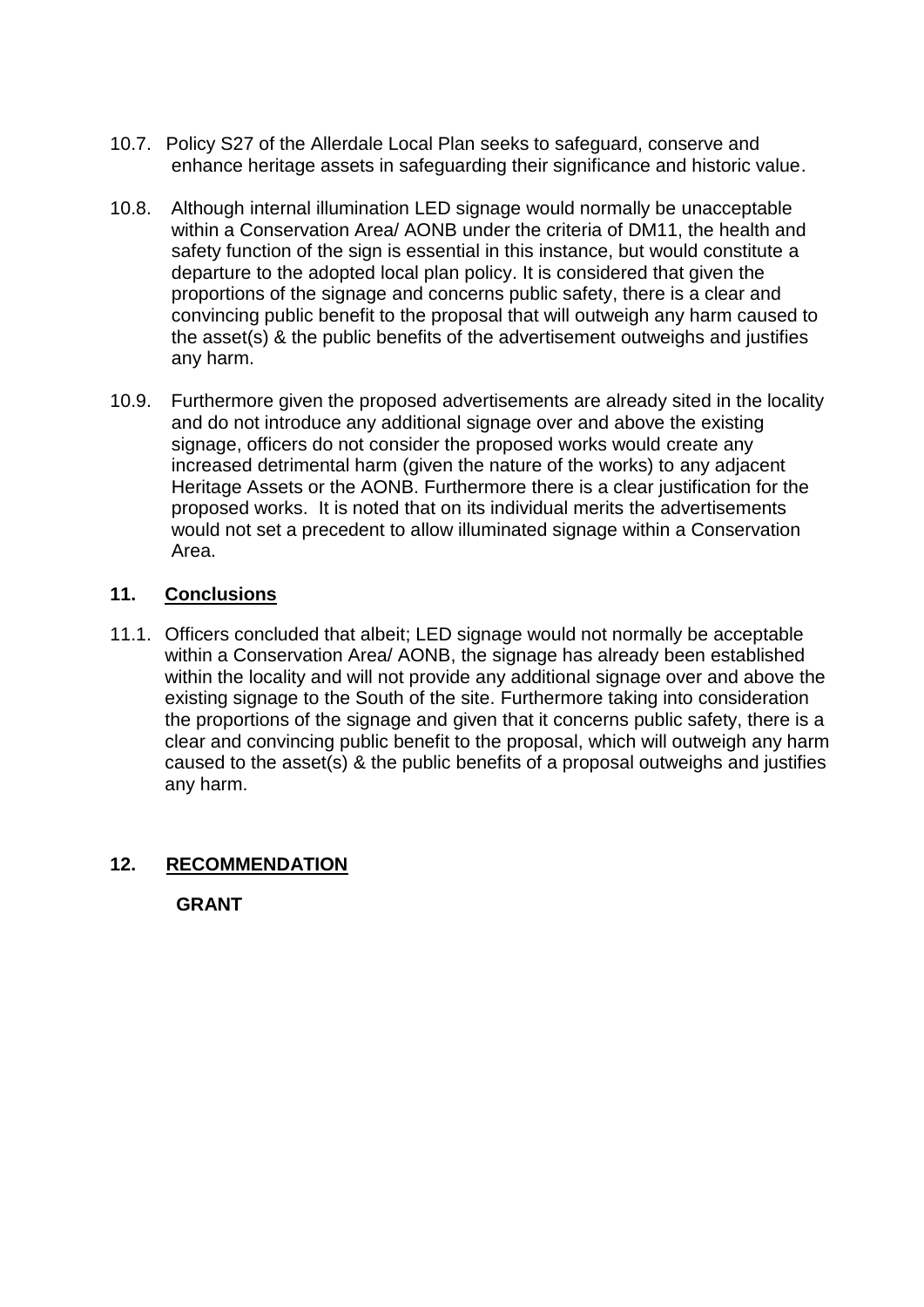#### **Annex 1**

### **CONDITIONS**

### **Time Limit:**

**1. The development hereby permitted shall be begun before the expiration of three years from the date of this permission.**Reason: In order to comply with Section 91 of the Town and Country Planning Act 1990.

#### **In Accordance:**

**2. The development hereby permitted shall be carried out solely in accordance with the following plans:**

[Technical Specification -](https://allerdalebc.lightning.force.com/0693X00000X3gs6QAB) Signage [Location Plan](https://allerdalebc.lightning.force.com/0693X00000X3gsDQAR) [Solar Bracket Assembly](https://allerdalebc.lightning.force.com/0693X00000X3gs7QAB) Block Plan Proposed Drawings and Measurements Solar panel - additional information received 11/01/21

Reason: In order to ensure that the development is carried out in complete accordance with the approved plans and any material and non-material alterations to the scheme are properly considered.

# **Other:**

**3. No advertisement shall be sited or displayed so as to: (a) endanger persons using any highway, railway, waterway, dock, harbour or aerodrome (civil or military); (b) obscure, or hinder the ready interpretation of, any traffic sign, railway signal or aid to navigation by water or air; or (c) hinder the operation of any device used for the purpose of security or surveillance or for measuring the speed of any vehicle.**

Reason: In order to comply with the provisions of the Town & Country Planning (Control of Advertisements) (England) Regulations 2007 and in the interests of public safety.

**4. Any advertisement displayed, and any site used for the display of advertisements, shall be maintained in a condition that does not impair the visual amenity of the site.** 

Reason: In order to comply with the provisions of the Town & Country Planning (Control of Advertisements) (England) Regulations 2007 and in the interests of public safety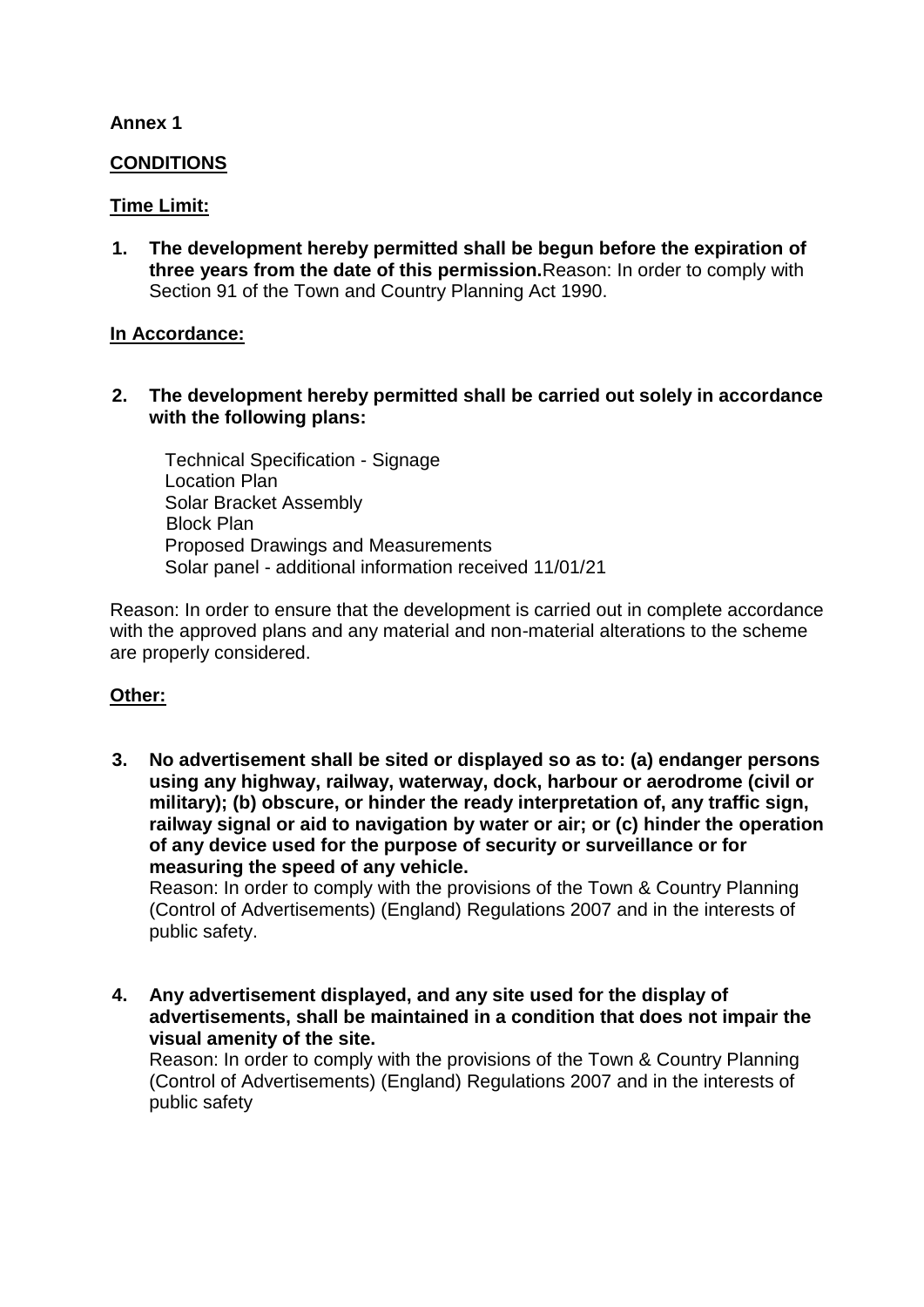**5. Any structure or hoarding erected or used principally for the purpose of displaying advertisements shall be maintained in a condition that does not endanger the public.** 

Reason: In order to comply with the provisions of the Town & Country Planning (Control of Advertisements) (England) Regulations 2007 and in the interests of public safety.

**6. Where an advertisement is required under these regulations to be removed, the site shall be left in a condition that does not endanger the public or impair visual amenity.** 

Reason: In order to comply with the provisions of the Town & Country Planning (Control of Advertisements) (England) Regulations 2007 and in the interests of public safety and visual amenity.